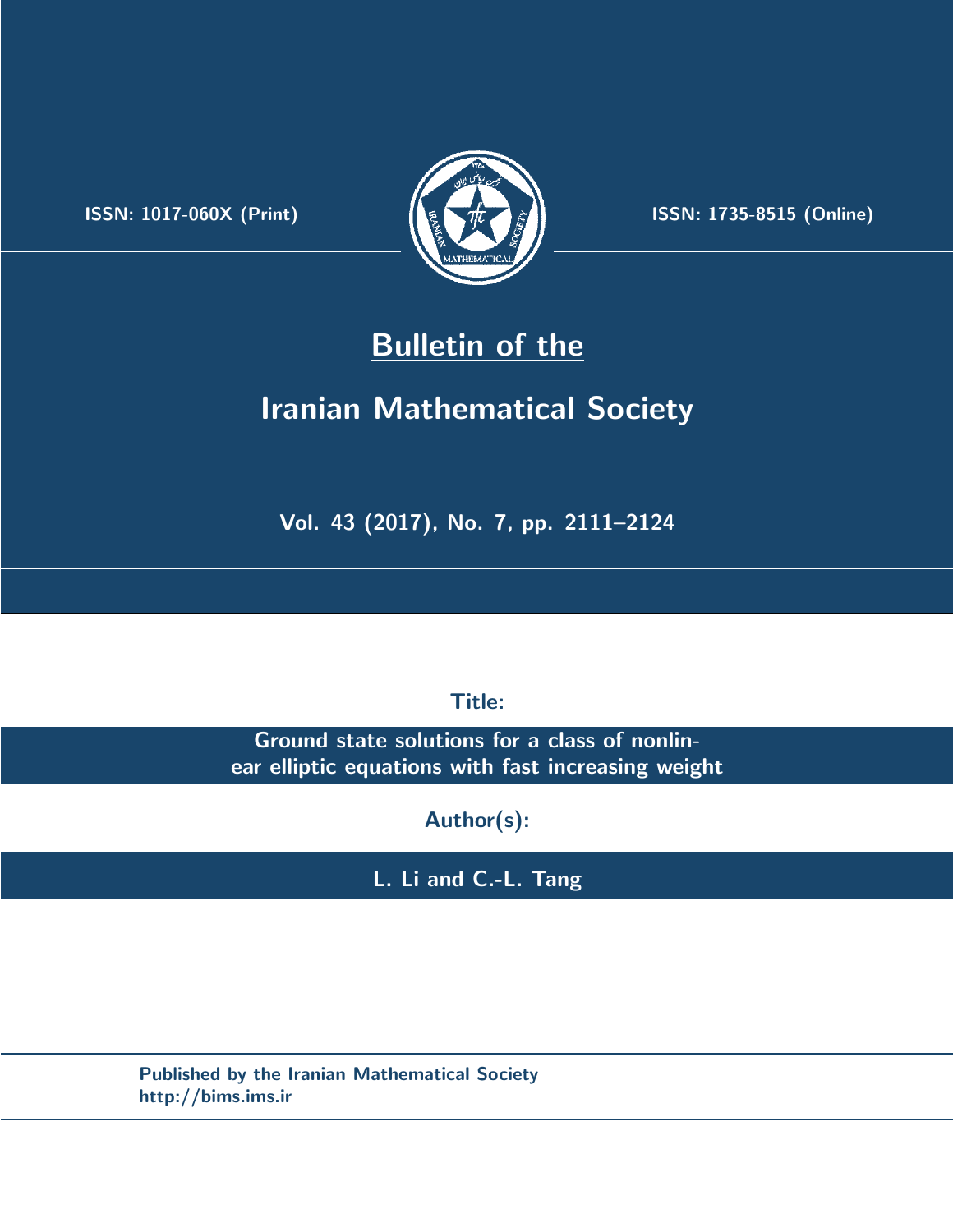Bull. Iranian Math. Soc. Vol. 43 (2017), No. 7, pp. 2111–2124 Online ISSN: 1735-8515

## **GROUND STATE SOLUTIONS FOR A CLASS OF NONLINEAR ELLIPTIC EQUATIONS WITH FAST INCREASING WEIGHT**

### L. LI AND C.-L. TANG*∗*

(Communicated by Asadollah Aghajani)

Abstract. This paper is devoted to get a ground state solution for a class of nonlinear elliptic equations with fast increasing weight. We apply the variational methods to prove the existence of ground state solution. **Keywords:** Self-similar solution, variational methods, ground state solution.

**MSC(2010):** Primary: 35J61; Secondary: 35C06, 35J20.

#### 1. **Introduction**

<span id="page-1-1"></span>In this paper we consider the equation

<span id="page-1-0"></span>
$$
(\mathcal{P}) \qquad \qquad -\operatorname{div}(K(x)\nabla u) = K(x)f(x,u), \qquad x \in \mathbb{R}^N,
$$

where  $f \in C(\mathbb{R}^N \times \mathbb{R}, \mathbb{R})$ ,  $N \geq 3$  and  $K(x) := \exp(|x|^2/4)$ . Note that equation (*[P](#page-1-0)*) is equivalent to

(1.1) 
$$
-\Delta u - \frac{1}{2}(x \cdot \nabla u) = f(x, u).
$$

This problem is closely related to the study of self-similar solutions for the heatequation as quoted in the works of Escobedo and Kavian [[17\]](#page-12-0) (see also  $[7,18-21,34,35]$  $[7,18-21,34,35]$  $[7,18-21,34,35]$  $[7,18-21,34,35]$  $[7,18-21,34,35]$  $[7,18-21,34,35]$  $[7,18-21,34,35]$ .In this direction, equations like  $(1.1)$  $(1.1)$  arise naturally when one seeks for solutions of the form  $w(t, x) := t^{-1/(p-2)}u(t^{-1/2}x)$  for the evolution equation

<span id="page-1-2"></span>(1.2) 
$$
w_t - \Delta w = |w|^{p-2}w, \qquad (t, x) \in (0, \infty) \times \mathbb{R}^N.
$$

Such self-similar solutions are global in time and often used to describe the large time behavior of global solutions to([1.2\)](#page-1-2).

*⃝*c 2017 Iranian Mathematical Society

2111

Article electronically published on December 30, 2017.

Received: 8 July 2015, Accepted: 27 March 2016.

*<sup>∗</sup>*Corresponding author.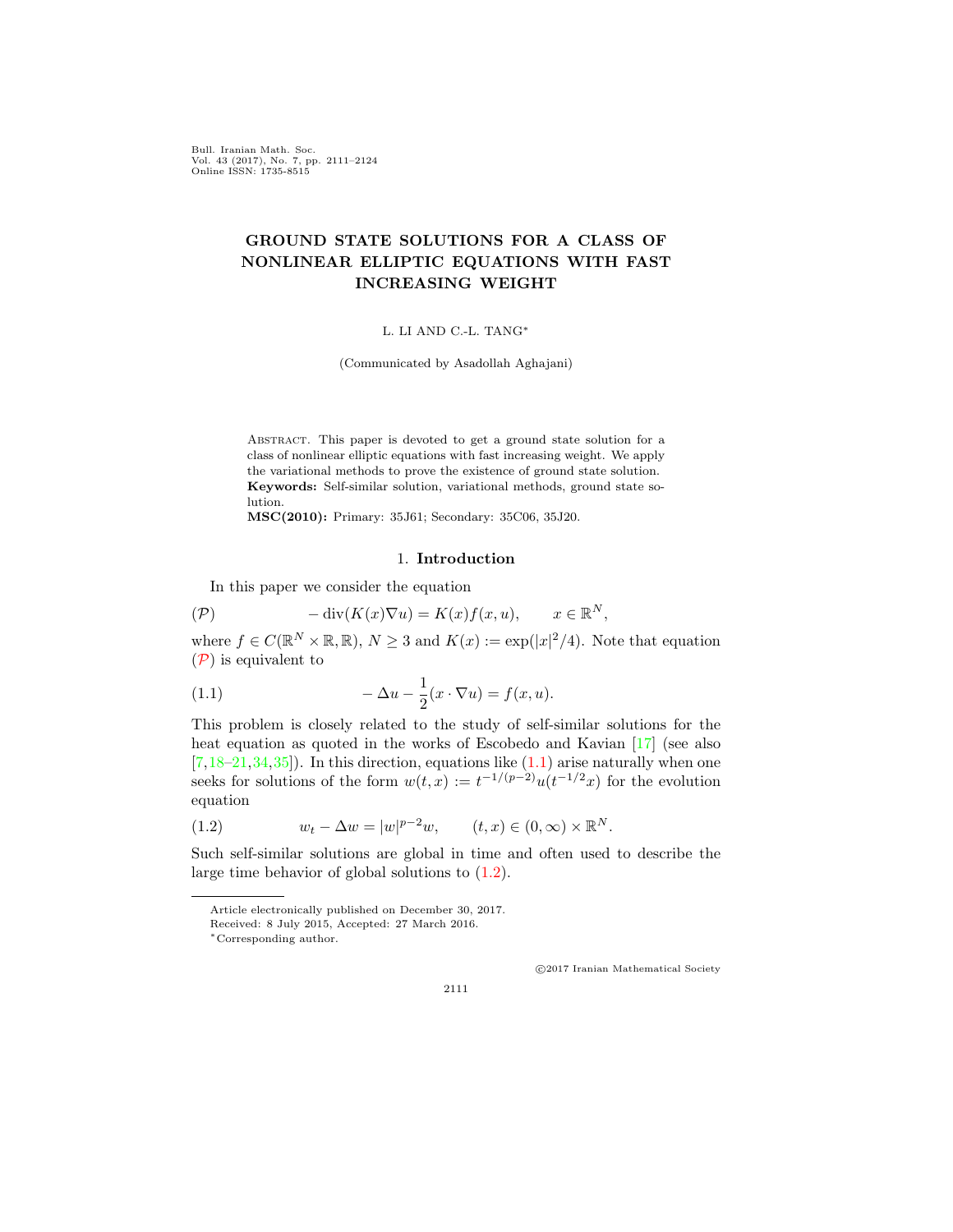Using variational methods, Escobedo and Kavian[[17\]](#page-12-0) considered the following equation

(1.3) 
$$
-\Delta u - \frac{1}{2}(x \cdot \nabla u) = \lambda u + |u|^{q-2}u, \qquad x \in \mathbb{R}^N,
$$

where  $2 < q \leq 2^*$ . For a long time, there were no results about this type of equation using variational methods. Until very recently, Furtado et al., [[21\]](#page-13-0) studied the critical exponent case by using the concentration-compactness principle at infinity. Later, Furtado et al., [\[19](#page-12-3)] established a Trudinger-Moser type inequality in a weighted Sobolev space. The inequality is applied in the study of a perturbed elliptic equation and the nonlinearity term has exponential critical growth and the perturbed term belongs to the dual of an appropriate function space. They proved that the problem has at least two weak solutions. Furthermore, Catrina et al.[[7\]](#page-12-1), Furtado et al. [\[18](#page-12-2)] and Furtado et al.[[20](#page-13-3)] studied more general weight and Ohya[[34,](#page-13-1) [35](#page-13-2)] studied the *p*-Laplacian case. Motivated by the previous results, in this paper we want to study the ground state solutions of  $(\mathcal{P})$  $(\mathcal{P})$  $(\mathcal{P})$ .

For the superlinear case, we give the following assumptions.

- (S1)  $f \in C(\mathbb{R}^N \times \mathbb{R}, \mathbb{R})$ , for some  $2 < p < 2^* = 2N/(N-2)$ ,  $C > 0$ ,  $|f(x,t)| \leq C(|t| + |t|^{p-1})$  for  $(x,t) \in \mathbb{R}^N \times \mathbb{R}$  and  $\lim_{t \to \infty} \frac{f(x,t)}{t} = +\infty$ uniformly in  $x \in \mathbb{R}^N$ .
- (S2)  $f(x,t) = o(t)$  as  $t \to 0$ , uniformly in  $x \in \mathbb{R}^N$ .
- (S3) There exists  $\theta > 1$  such that  $\theta \mathcal{F}(x, t) \geq \mathcal{F}(x, st)$  for  $(x, t) \in \mathbb{R}^N \times \mathbb{R}$  and  $s \in [0, 1]$ , where  $F(x, t) = \int_0^t f(x, s) ds$  and  $\mathcal{F}(x, t) = f(x, t)t - 2F(x, t)$ .

Now, we have the following theorem.

<span id="page-2-0"></span>**Theorem 1.1.** *Suppose conditions* (S1)–(S3) *hold, then problem* (*[P](#page-1-0)*) *has a ground state solution.*

*Remark* 1.2*.* In order to get ground state solution for superlinear equations, the following superlinear condition of Ambrosetti and Rabinowitz is assumed:

(AR) there is  $\mu > 2$  such that  $0 < \mu F(x, t) \leq tf(x, t)$  for  $x \in \mathbb{R}^N$  and  $t \neq 0$ . The role of (AR) is to ensure the boundedness of the Palais–Smale (PS) sequences of the functional corresponding to problem  $(\mathcal{P})$  $(\mathcal{P})$  $(\mathcal{P})$ . However, many functions which are superlinear at infinity do not satisfy condition (AR) for any  $\mu > 2$ . In fact, (AR) implies that  $F(x, t) \ge C|t|^{\mu}$  for some  $C > 0$ . For example, the superlinear function

$$
f(x,t) = t \log(1+|t|)
$$

does not satisfy (AR). However, it satisfies our condition (S1)–(S3).

The mountain pass solution has the least energy for the corresponding functional (minimizing the functional on the Nehari manifold  $\mathcal{N}$ ). Instead of minimizing the functional on the Nehari manifold  $\mathcal{N}$ , we will prove our result by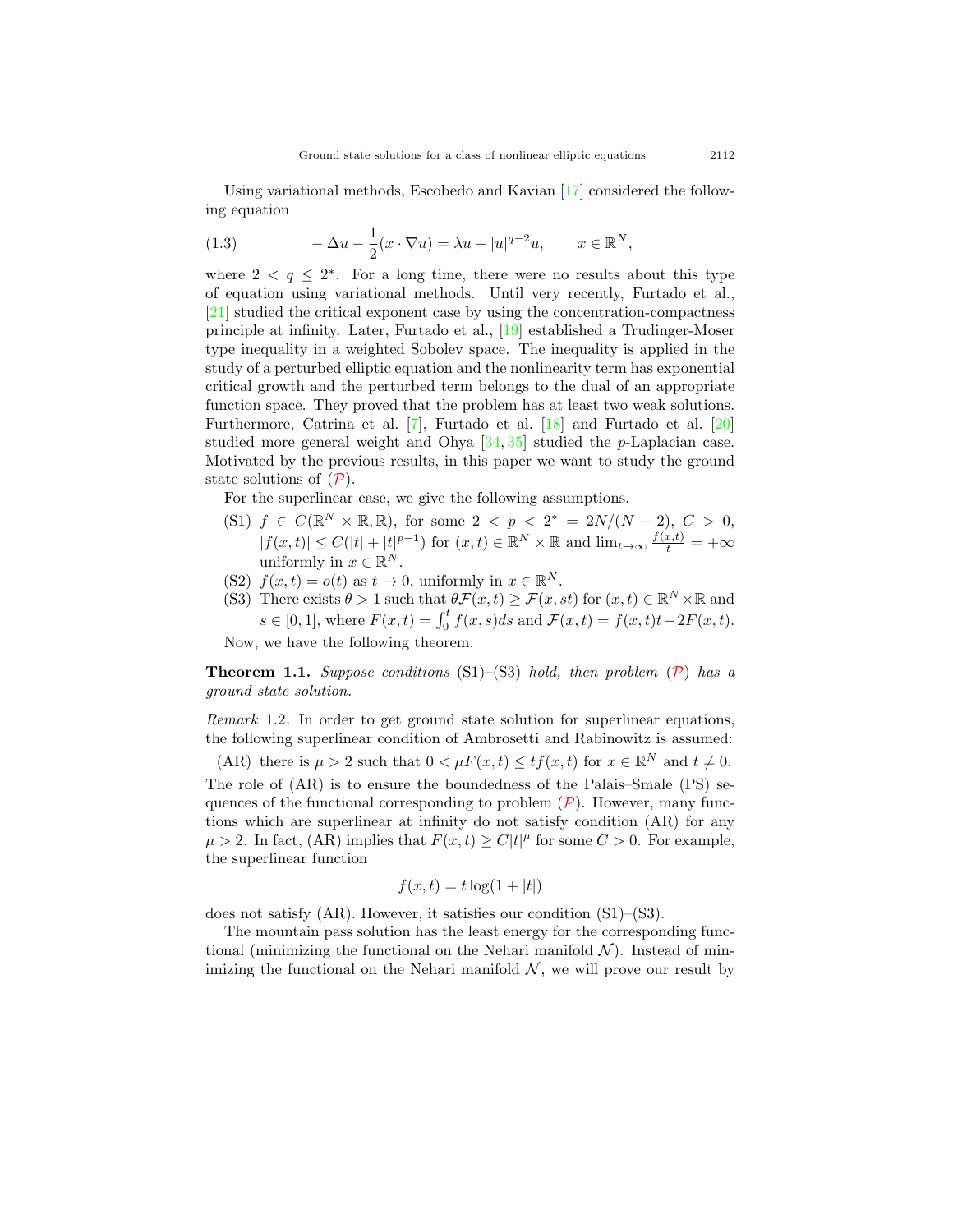a mountain pass type argument. A crucial step is to prove that some kind of almost critical sequence is bounded. We adopt a technique developed in [\[23](#page-13-4)] to show that any Cerami sequence is bounded. Finally, we show the existence of ground states by using a technique of Jeanjean and Tanaka [\[24](#page-13-5)].

For the asymptotically linear case, we assume

(H1)  $f \in C(\mathbb{R}^N \times \mathbb{R}, \mathbb{R})$ ,  $f(x, 0) = 0$ ,  $f(x, t) \equiv 0$  for all  $t \leq 0$  and all  $x \in \mathbb{R}^N$ . (H2)  $\limsup_{t\to 0^+}\frac{f(x,t)}{t}<\lambda_1<\liminf_{t\to+\infty}\frac{f(x,t)}{t}\leq \limsup_{t\to+\infty}\frac{f(x,t)}{t}<$  $+\infty$ , uniformly in  $x \in \mathbb{R}^N$ , where  $\lambda_1 = \inf \left\{ \int_{\mathbb{R}^N} K(x) |\nabla u|^2 dx : u \in \mathbb{R}^N \right\}$  $H^1(\mathbb{R}^N)$ ,  $\int_{\mathbb{R}^N} K(x)u^2 dx = 1$  and  $K(x) := \exp(|x|^2/4)$ .

Then we can obtain the following theorem.

<span id="page-3-1"></span>**Theorem 1.3.** *Assume that* (H1) *and* (H2) *hold. Then problem* (*[P](#page-1-0)*) *admits a positive ground state solution.*

The paper is organized as follows. In Section 2, we introduce a variational setting of the problem and present some preliminary results. In Section 3, we apply a variant version of the Mountain Pass Theorem to prove the existence of ground state solutions of  $(\mathcal{P})$  $(\mathcal{P})$  $(\mathcal{P})$ .

#### 2. **Preliminaries**

We shall denote by *X* the completion of  $C_c^{\infty}(\mathbb{R}^N)$  with respect to the norm

$$
||u|| := \left(\int_{\mathbb{R}^N} K(x)|\nabla u|^2 dx\right)^{1/2},\,
$$

which is induced by the inner product

$$
(u,v) := \int_{\mathbb{R}^N} K(x) (\nabla u \cdot \nabla v) dx.
$$

For each  $q \in [2, 2^*]$  we denote by  $L_K^q(\mathbb{R}^N)$  the following space

$$
L_K^q(\mathbb{R}^N):=\left\{u \text{ is measurable in } \mathbb{R}^N: \|u\|_q:=\left(\int_{\mathbb{R}^N}K(x)|u|^qdx\right)^{1/q}<\infty\right\}.
$$

Due to the rapid decay at infinity of the functions belonging to  $X$ , we have the following embedding result proved in[[17\]](#page-12-0).

<span id="page-3-0"></span>**Proposition 2.1.** *The embedding*  $X \hookrightarrow L_K^q$  *is continuous for all*  $q \in [2, 2^*]$ *and it is compact for all*  $q \in [2, 2^*)$ *.* 

By using the above result, we can prove that the functional  $I(u): X \to \mathbb{R}$ given by

(2.1) 
$$
I(u) = \frac{1}{2} \int_{\mathbb{R}^N} K(x) |\nabla u|^2 dx - \int_{\mathbb{R}^N} K(x) F(x, u) dx,
$$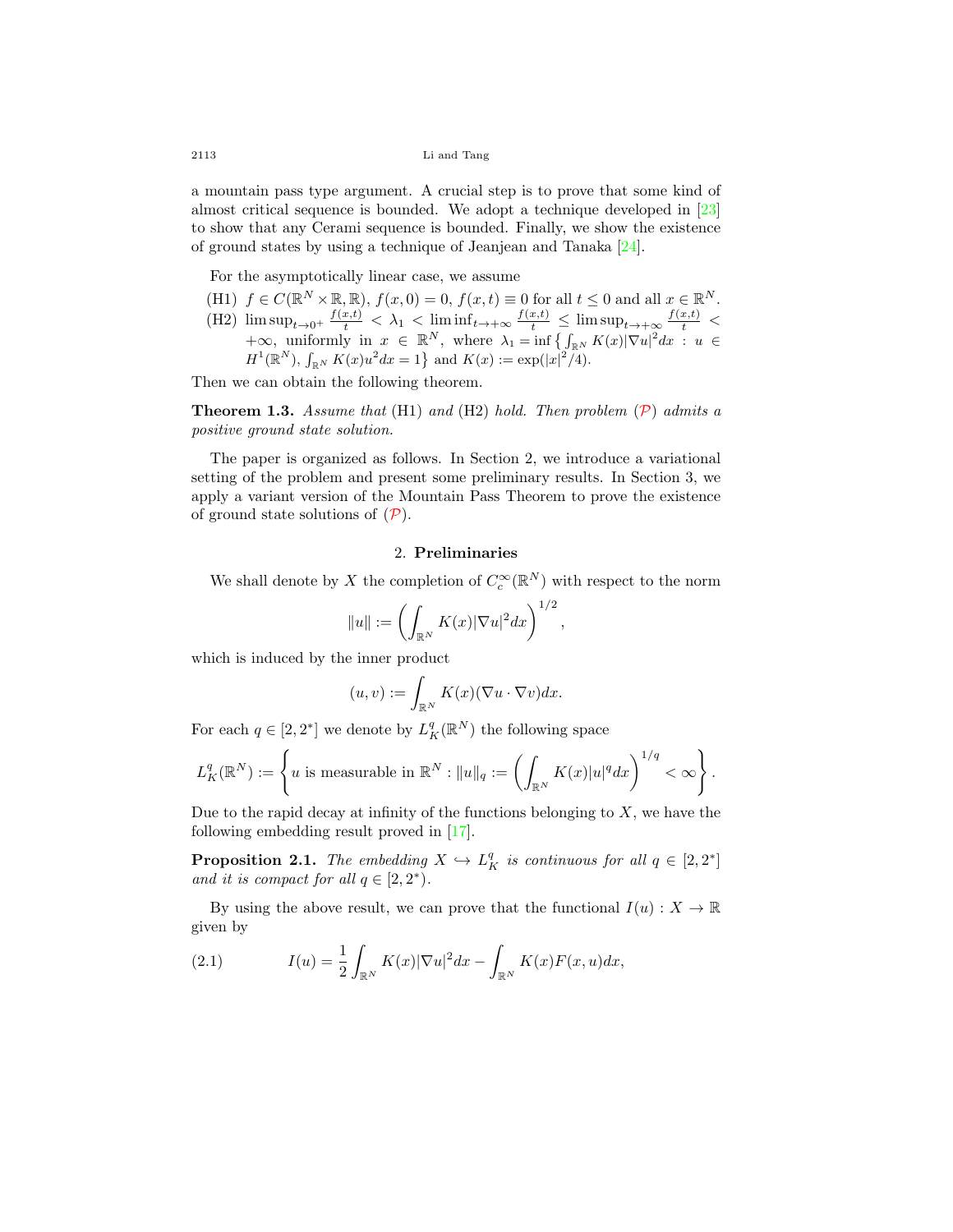is well defined. Standard calculations and Proposition [2.1](#page-3-0) show that *I ∈*  $C^1(X, \mathbb{R})$  and the derivative of *I* at the point *u* is given by

$$
\langle I'(u),v\rangle=\int_{\mathbb{R}^N}K(x)\nabla u\cdot\nabla vdx-\int_{\mathbb{R}^N}K(x)f(x,u)vdx,
$$

for any  $v \in X$ . Hence, the critical points of *I* are precisely the weak solutions of problem  $(P)$  $(P)$  $(P)$ . We remark that the compactness of the embedding  $X \hookrightarrow L_K^2$ and standard spectral theory for self-adjoint compact operators shows that the linear problem

$$
(\mathcal{LP}) \qquad \qquad -\operatorname{div}(K(x)\nabla u) = \lambda K(x)u, \qquad x \in \mathbb{R}^N,
$$

has a sequence of positive eigenvalues  $(\lambda_n)_{n \in \mathbb{N}}$  such that  $\lim_{n \to +\infty} \lambda_n = +\infty$ . More precisely, we have the following lemma.

### <span id="page-4-2"></span>**Lemma 2.2.** *Let*

$$
\lambda_1 = \inf \left\{ \int_{\mathbb{R}^N} K(x) |\nabla u|^2 dx : u \in H^1(\mathbb{R}^N), \int_{\mathbb{R}^N} K(x) u^2 dx = 1 \right\}
$$

*be an eigenvalue of the operator*  $-\Delta(K(x)u)$  *and there exists a corresponding eigenfunction*  $\phi_1(x)$  *with*  $\phi_1(x) > 0$  *for all*  $x \in \mathbb{R}^N$ *.* 

We recall that a sequence  $\{u_n\} \subset X$  is said to be a  $(C)_c$ -sequence if  $I(u_n) \to$ *c* and  $(1 + ||u_n||)I'(u_n) \to 0$ . The functional *I* is said to satisfy the  $(C)_c$ condition if any  $(C)_c$ -sequence of *I* has a convergent subsequence. To obtain a nonzero critical point of the functional *I*, we need a variant version of the Mountain Pass Theorem as follows.

<span id="page-4-3"></span>**Theorem 2.3** ([[38\]](#page-13-6)). Let *X* be a real Banach space with its dual space  $X^*$ . *Suppose that*  $I \in C^1(X, \mathbb{R})$  *satisfies* 

$$
\max\{I(0), I(e)\} \le \eta_1 < \eta_2 \le \inf_{\|u\|=\rho} I(u),
$$

*for some*  $\eta_1, \eta_2, \rho > 0$ *, and*  $e \in X$  *with*  $||e|| > \rho$ *. Define* 

$$
c = \inf_{\gamma \in \Gamma} \max_{t \in [0,1]} I(\gamma(t)),
$$

*where*  $\Gamma = \{ \gamma \in C([0,1], X) : \gamma(0) = 0, \gamma(1) = e \}$ *. If I* satisfies the  $(C)_{c}$ *condition, then c is a critical value of I.*

#### <span id="page-4-1"></span>3. **Proof of theorems**

3.1. **Proof of Theorem [1.1.](#page-2-0)** As an obvious consequence of (S1) and (S2), we have the following lemma.

<span id="page-4-0"></span>**Lemma 3.1.** *There exists*  $r > 0$  *and*  $\varphi \in X$  *such that*  $\|\varphi\| > r$  *and* 

(3.1) 
$$
b := \inf_{\|u\|=r} I(u) > I(0) = 0 \ge I(\varphi).
$$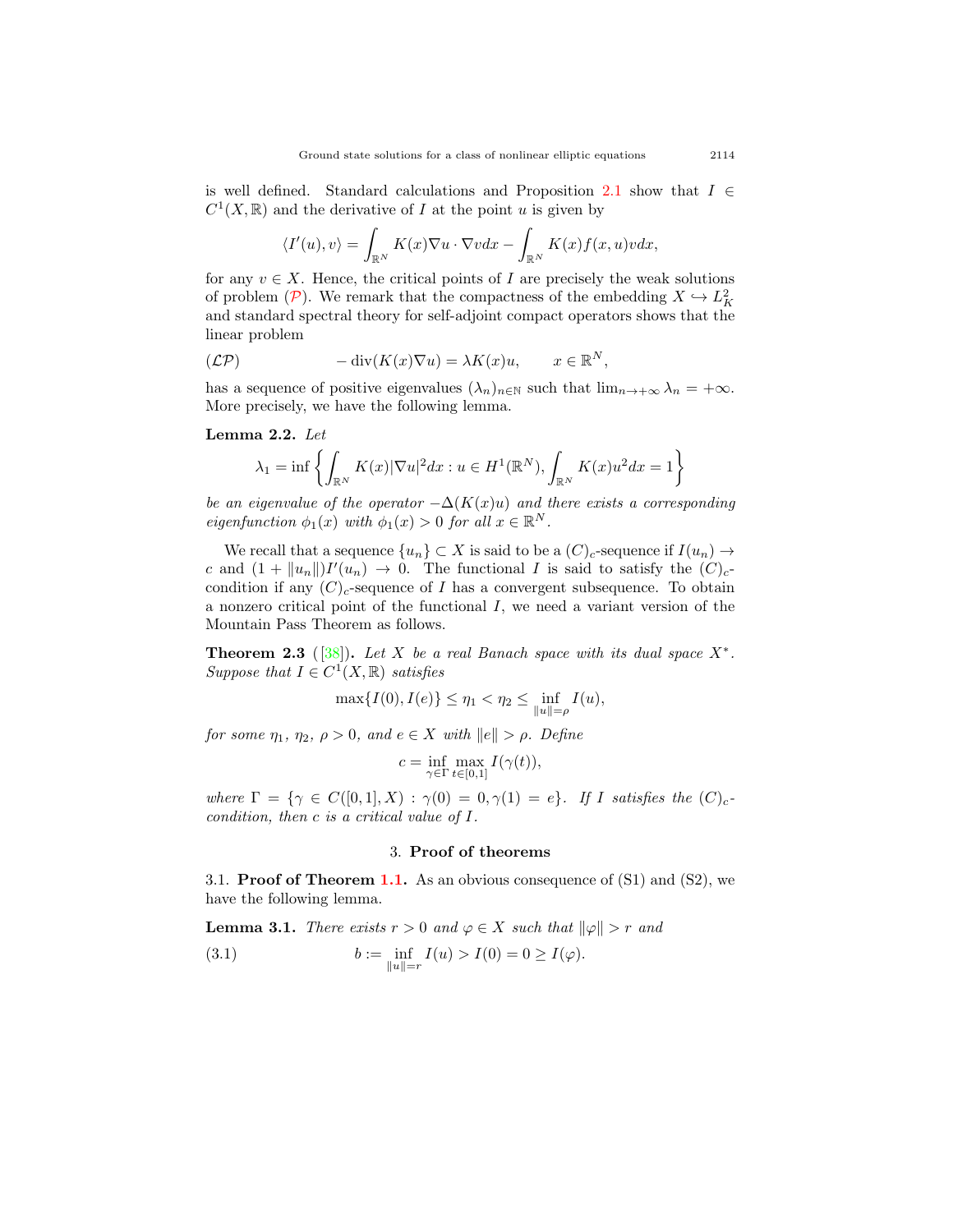<span id="page-5-2"></span>*Remark* 3.2. In fact, (S2) implies that as  $u \to 0$  we have

$$
\langle I'(u), u \rangle = ||u||^2 + o(||u||^2), \quad I(u) = \frac{1}{2} ||u||^2 + o(||u||^2).
$$

Therefore, it is also easy to see that:

- (i) There exists  $\rho_0 > 0$  such that  $||u|| \ge \rho_0$ , where *u* is any nontrivial critical point of *I*.
- (ii) For any  $c > 0$ , there exists  $\rho_c > 0$  such that if  $I(u_n) \rightarrow c$ , then  $||u_n||$  ≥  $\rho_c$ .

By Lemma [3.1](#page-4-0) we see that *I* has a mountain pass geometry: that is, setting

 $\Gamma = \{ \gamma \in (C[0,1], X) : \gamma(0) = 0 \text{ and } I(\gamma(1)) < 0 \},$ 

wehave  $\Gamma \neq \emptyset$ . By a special version of the Mountain Pass theorem (see [[16\]](#page-12-4)), for the mountain pass level

(3.2) 
$$
c = \inf_{\gamma \in \Gamma} \max_{t \in [0,1]} I(\gamma(t)),
$$

thereexists a  $(C)_c$  sequence  $\{u_n\}$  for *I*. Moreover, by  $(3.1)$  $(3.1)$  we see that  $c > 0$ .

Next, we show that this  $(C)<sub>c</sub>$  sequence is bounded. Before that, we deduce from (S3) that

$$
\mathcal{F}(x,t) := f(x,t)t - 2F(x,t) \ge 0, \text{ for all } (x,t) \in \mathbb{R}^N \times \mathbb{R}.
$$

Actually, let  $s = 0$  in (S3), we can get this conclusion easily.

Now we are ready to prove the following lemma.

<span id="page-5-3"></span>**Lemma 3.3.** *Suppose that* (S1), (S2) *and* (S3) *hold, and let*  $c \in \mathbb{R}$ *. Then any*  $(C)<sub>c</sub> sequence of *I* is bounded.$ 

*Proof.* Let  $\{u_n\}$  be a  $(C)_c$  sequence of *I*. If  $\{u_n\}$  is unbounded, up to a subsequence we may assume that

$$
I(u_n) \to c, \quad ||u_n|| \to \infty, \quad ||I'(u_n)|| ||u_n|| \to 0.
$$

In particular,

(3.3)

<span id="page-5-1"></span>
$$
\lim_{n \to \infty} \int_{\mathbb{R}^N} K(x) \left( \frac{1}{2} f(x, u_n) u_n - F(x, u_n) \right) dx = \lim_{n \to \infty} \left( I(u_n) - \frac{1}{2} \langle I'(u_n), u_n \rangle \right) = c.
$$

Let  $v_n = ||u_n||^{-1}u_n$ , then  $\{v_n\}$  is bounded in *X*, and there exists  $v \in X$  such that, passing to a subsequence if necessary,

<span id="page-5-0"></span>(3.4) 
$$
v_n \rightharpoonup v \text{ in } X,
$$

$$
v_n \to v \text{ in } L_K^q(\mathbb{R}^N) \quad \forall q \in [2, 2^*),
$$

$$
v_n(x) \to v(x) \text{ for a.e. } x \in \mathbb{R}^N.
$$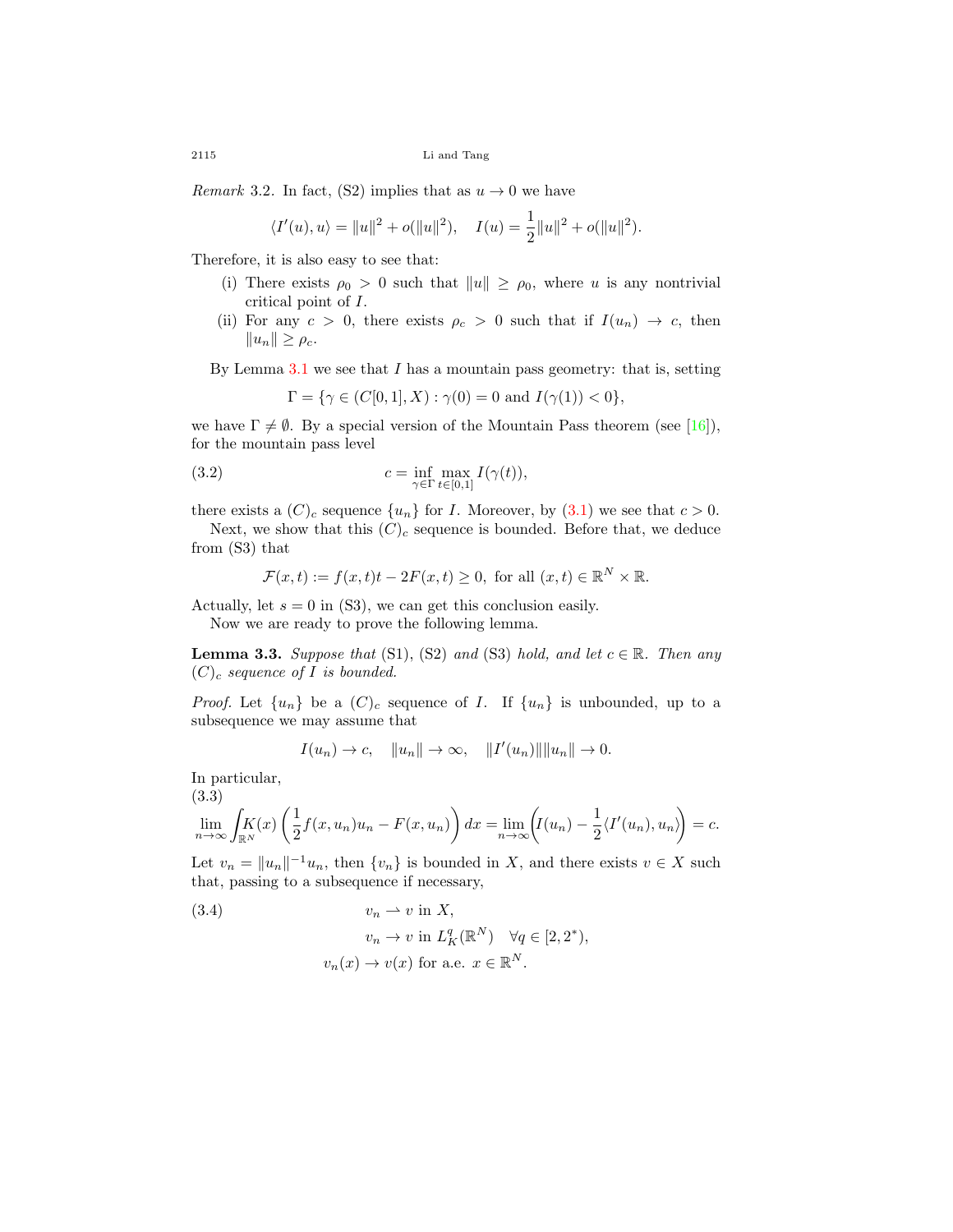If  $v(x) \neq 0$  we have  $|u_n(x)| \to +\infty$ , and using (S1) we obtain

(3.5) 
$$
\frac{F(x, u_n(x))}{|u_n|^2}|v_n|^2 \to +\infty.
$$

Theset  $\Theta = \{x \in \mathbb{R}^N : v(x) \neq 0\}$  has positive Lebesgue measure, using ([3.5](#page-6-0)) we have

<span id="page-6-0"></span>
$$
\frac{1}{2} - \frac{c + o(1)}{\|u_n\|^2} = \int_{\mathbb{R}^N} \frac{K(x)F(x, u_n)}{\|u_n\|^2} dx
$$
  
\n
$$
\geq \int_{\Theta} \frac{K(x)F(x, u_n)}{|u_n|^2} |v_n|^2 dx \to +\infty,
$$

which is impossible.

If  $v(x) \equiv 0$ , we shall derive a contradiction as follow. Given a real number *R* > 0, by (S1) and (S2), for any  $\varepsilon$  > 0, there exists  $C_{\varepsilon}$  > 0 such that

(3.6) 
$$
|F(x, Rt)| \leq \varepsilon |t|^2 + C_{\varepsilon} |t|^p,
$$

we can get that,

<span id="page-6-1"></span>
$$
\limsup_{n\to\infty}\int_{\mathbb{R}^N}K(x)|F(x,Rv_n)|dx\leq \limsup_{n\to\infty}\left(\varepsilon\|v_n\|_2^2+C_{\varepsilon}\|v_n\|_p^p\right).
$$

By $(3.4)$  $(3.4)$  $(3.4)$ , we deduce

(3.7) 
$$
\lim_{n \to \infty} \int_{\mathbb{R}^N} K(x) F(x, R v_n) dx = 0.
$$

As in [\[23](#page-13-4)], we choose a sequence  $\{t_n\} \subset [0,1]$  such that

<span id="page-6-2"></span>(3.8) 
$$
I(t_n u_n) = \max_{t \in [0,1]} I(t u_n).
$$

Given $l > 0$ , since for *n* large enough we have  $\sqrt{4l} ||u_n||^{-1} \in (0,1)$ , using ([3.7](#page-6-1)) with  $R = \sqrt{4l}$ , we obtain

$$
(3.9) \tI(t_n u_n) \ge I((4l)^{1/2}v_n) = 2l - \int_{\mathbb{R}^N} K(x)F(x,(4l)^{1/2}v_n)dx \ge l.
$$

Thatis,  $I(t_nu_n) \rightarrow +\infty$ . But  $I(0) = 0$ ,  $I(u_n) \rightarrow c$ , using ([3.8\)](#page-6-2) we see that  $t_n \in (0,1)$ , and

$$
\int_{\mathbb{R}^N} K(x) |\nabla(t_n u_n)|^2 dx - \int_{\mathbb{R}^N} K(x) f(x, t_n u_n) t_n u_n dx = \langle I'(t_n u_n), t_n u_n \rangle
$$
  
=  $t_n \frac{d}{dt} \Big|_{t=t_n} I(t u_n) = 0.$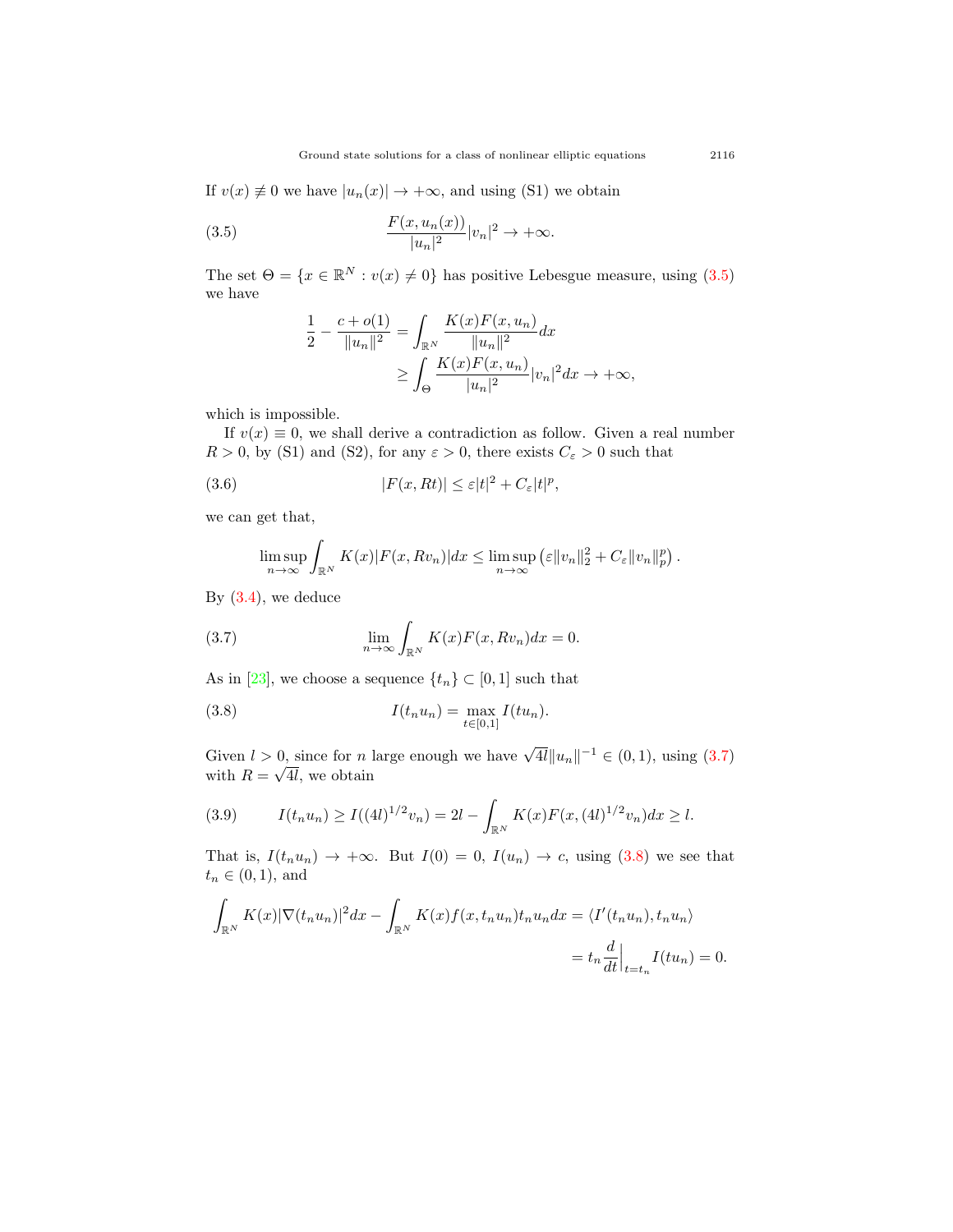Now, by assumption (S3), we have

$$
\int_{\mathbb{R}^N} K(x) \left( \frac{1}{2} f(x, u_n) u_n - F(x, u_n) \right) dx
$$
\n
$$
\geq \int_{\mathbb{R}^N} K(x) \left( \frac{1}{2} f(x, t_n u_n) t_n u_n - F(x, t_n u_n) \right) dx
$$
\n
$$
= \frac{1}{\theta} \left( \frac{1}{2} \int_{\mathbb{R}^N} K(x) |\nabla (t_n u_n)|^2 dx - \int_{\mathbb{R}^N} K(x) F(x, t_n u_n) dx \right)
$$
\n
$$
= \frac{1}{\theta} I(t_n u_n) \to +\infty.
$$

Thiscontradicts ([3.3\)](#page-5-1). Therefore we have proved that  $\{u_n\}$  is bounded.  $\Box$ 

*Proofof Theorem* [1.1](#page-2-0). We use the standard argument (see e.g. [[1](#page-12-5)] for the case that  $(AR)$  holds) to show that  $(P)$  $(P)$  $(P)$  has a nontrivial solution *u*. Using the technique in the proof  $[24,$  Theorem 4.5], we show that problem  $(\mathcal{P})$  $(\mathcal{P})$  $(\mathcal{P})$  has a ground state. Letting

(3.10) 
$$
m = \inf \{ I(u) : u \in X \setminus \{0\} \text{ and } I'(u) = 0 \}.
$$

Assume that *u* is an arbitrary critical point of *I*. Since (S3) implies

<span id="page-7-0"></span>(3.11) 
$$
\mathcal{F}(x,t) \geq 0, \quad \text{for all } (x,t) \in \mathbb{R}^N \times \mathbb{R},
$$

we deduce

(3.12) 
$$
I(u) = I(u) - \frac{1}{2} \langle I'(u), u \rangle = \frac{1}{2} \int_{\mathbb{R}^N} K(x) \mathcal{F}(x, u) dx \ge 0,
$$

and  $m \geq 0$ . Therefore  $0 \leq m \leq I(u) < +\infty$ . Let  $\{u_n\}$  be a sequence of nontrivial critical points of *I* such that  $I(u_n) \to m$ . According to Remark [3.2\(](#page-5-2)i) we see that

(3.13) *∥un∥ ≥ ρ*<sup>0</sup>

for some  $\rho_0 > 0$ . Since  $u_n$  is critical point, we also have

$$
(1 + \|u_n\|)\|I'(u_n)\| \to 0.
$$

Thus  $\{u_n\}$  is a Cerami sequence at the level *m*. By Lemma [3.3](#page-5-3),  $\{u_n\}$  is bounded in *X*. Up to a subsequence  $\{u_n\}$  (still denoted by  $\{u_n\}$ ) converges weakly to some $u$ , a critical point of  $I$ . Moreover, using  $(3.11)$  $(3.11)$  $(3.11)$  and applying Fatou's lemma, we deduce

$$
I(u) = I(u) - \frac{1}{2} \langle I'(u), u \rangle = \frac{1}{2} \int_{\mathbb{R}^N} K(x) \mathcal{F}(x, u) dx
$$
  
\n
$$
\leq \liminf_{n \to \infty} \frac{1}{2} \int_{\mathbb{R}^N} K(x) \mathcal{F}(x, u_n) dx
$$
  
\n
$$
= \liminf_{n \to \infty} \left( I(u_n) - \frac{1}{2} \langle I'(u_n), u_n \rangle \right) = m.
$$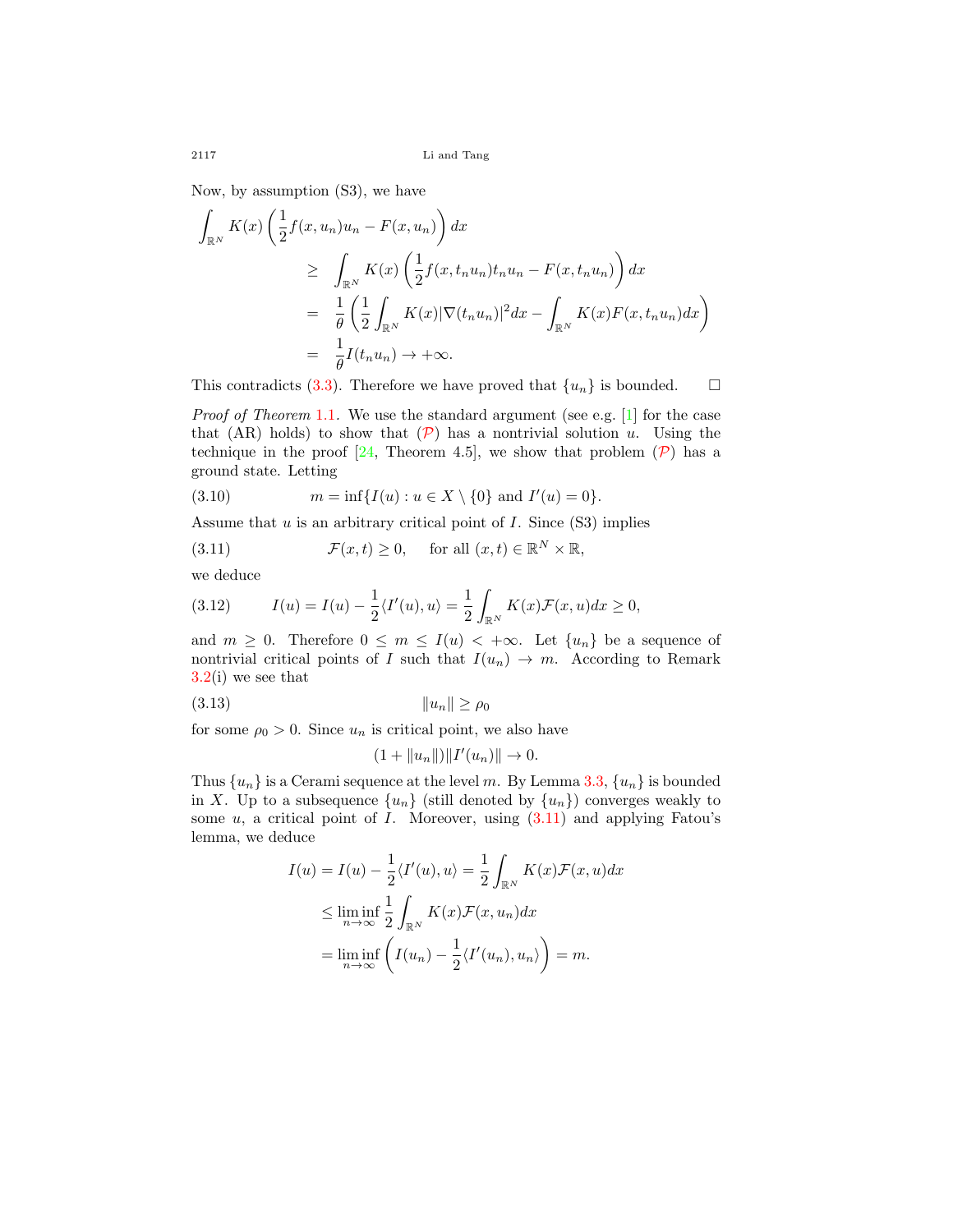Therefore, *u* is a nontrivial critical point of *I* with  $I(u) = m$ . Now, Theorem [1.1](#page-2-0) is proved.  $\Box$ 

3.2. **Proof of Theorem [1.3.](#page-3-1)** First, we show that the functional *I* has the mountain pass geometry.

<span id="page-8-2"></span>**Lemma 3.4.** *Under the conditions of Theorem* [1.3](#page-3-1)*, we have*

- (i) *There exist*  $\rho$ ,  $\delta > 0$  *such that*  $I(u) \geq \delta$ ,  $\forall u \in X$  *with*  $||u|| = \rho$ .
- (ii) *There exists*  $e \in X$  *with*  $||e|| > \rho$  *such that*  $I(e) < 0$ *.*

*Proof.* (i) By (H1), (H2), there exist  $\delta_0$ ,  $C_0 > 0$  such that

(3.14) 
$$
f(x,t) \leq (\lambda_1 - \delta_0)t + C_0t^{2^*-1}, \quad \forall x \in \mathbb{R}^N, \forall t \geq 0,
$$

which implies that

<span id="page-8-3"></span>
$$
2F(x,t) \le (\lambda_1 - \delta_0)t^2 + C_0t^{2^*}, \quad \forall x \in \mathbb{R}^N, \forall t \ge 0.
$$

Then we get

$$
I(u) = \frac{1}{2} \int_{\mathbb{R}^N} K(x) |\nabla u|^2 dx - \int_{\mathbb{R}^N} K(x) F(x, u) dx
$$
  
\n
$$
\geq \frac{1}{2} \int_{\mathbb{R}^N} K(x) |\nabla u|^2 dx - \frac{\lambda_1 - \delta_0}{2} \int_{\mathbb{R}^N} K(x) u^2 dx - C_0 \int_{\mathbb{R}^N} K(x) u^{2^*} dx
$$
  
\n
$$
\geq \frac{1}{2} \left( 1 - \frac{\lambda_1 - \delta_0}{\lambda_1} \right) \int_{\mathbb{R}^N} K(x) |\nabla u|^2 dx - C_0 \int_{\mathbb{R}^N} K(x) u^{2^*} dx
$$
  
\n
$$
\geq \frac{\delta_0}{2\lambda_1} ||u||^2 - \frac{C_0}{S^{\frac{N}{N-2}}} ||u||^{\frac{2N}{N-2}}
$$
  
\n
$$
= \frac{\delta_0}{2\lambda_1} ||u||^2 \left[ 1 - \frac{2\lambda_1 C_0}{\delta_0 S^{\frac{N}{N-2}}} ||u||^{\frac{2N}{N-2}} \right].
$$

It is not difficult to see that there exists sufficiently small  $\rho > 0$  such that

<span id="page-8-0"></span> $I(u) \geq \delta$ ,  $\forall u \in X$  with  $||u|| = \rho$ .

(ii) Using (H2), there exist  $\delta_1$ ,  $M_1 > 0$  such that

(3.15) 
$$
2F(x,t) \ge (\lambda_1 + \delta_1)t^2, \quad \forall x \in \mathbb{R}^N, \forall t \ge M_1.
$$

Take  $R_1 > 0$  large enough such that

(3.16) 
$$
\|\phi_1\|_{L^2(B_{R_1})}^2 \geq \frac{\lambda_1 + \frac{1}{2}\delta_1}{\lambda_1 + \delta_1} \|\phi_1\|_2^2.
$$

Since  $\phi_1(x) > 0$  in  $\mathbb{R}^N$ , there exists  $t_1 > 0$  such that

<span id="page-8-1"></span>
$$
t_1\phi_1(x) > M_1, \quad \forall |x| \le R_1.
$$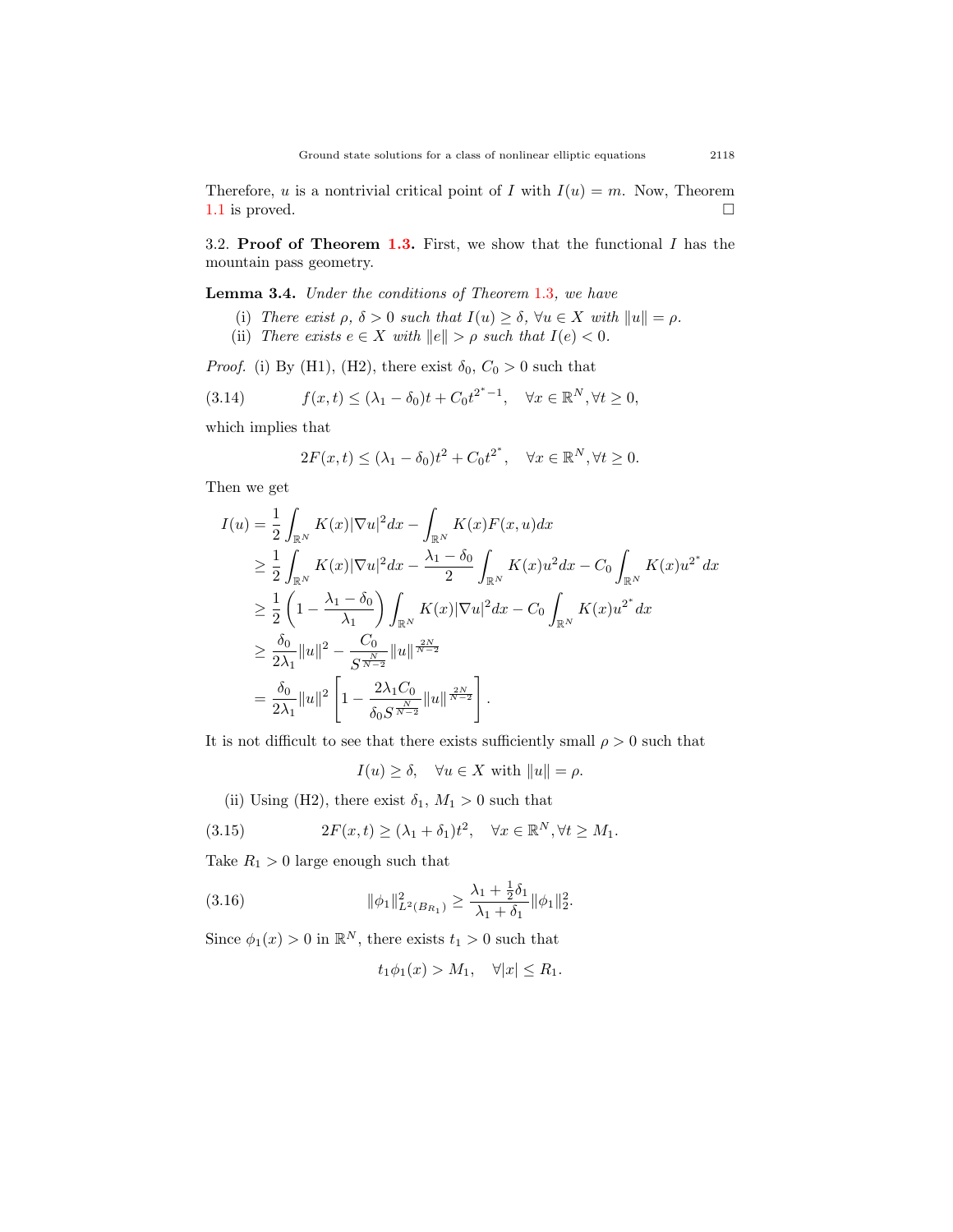Then,by ([3.15](#page-8-0)), [\(3.16\)](#page-8-1) and Lemma [2.2,](#page-4-2) we can see that, for  $t \ge t_1$ ,

$$
I(t\phi_1) = \frac{t^2}{2} \int_{\mathbb{R}^N} K(x) \nabla \phi_1^2 dx - \int_{\mathbb{R}^N} K(x) F(x, t\phi_1) dx
$$
  
\n
$$
= \frac{t^2}{2} \lambda_1 ||\phi_1||_2^2 - \int_{B_{R_1}} K(x) F(x, t\phi_1) dx - \int_{B_{R_1}^c} K(x) F(x, t\phi_1) dx
$$
  
\n
$$
\leq \frac{t^2}{2} \lambda_1 ||\phi_1||_2^2 - \frac{t^2}{2} (\lambda_1 + \delta_1) \int_{B_{R_1}} \phi_1^2 dx
$$
  
\n
$$
\leq -\frac{t^2}{4} \delta_1 ||\phi_1||_2^2.
$$

Take  $e = \tilde{t}\phi_1$  with  $\tilde{t} > t_1$ . It is easily seen that  $I(e) < 0$ .

To obtain critical points of the functional *I*, we need to show that *I* satisfies the  $(C)_c$ -condition.

<span id="page-9-1"></span>**Lemma 3.5.** *Assume that* (H1) *and* (H2) *hold. Then the functional I satisfies the*  $(C)_c$ *-condition for any*  $c \in \mathbb{R}$ *.* 

*Proof.* Let  $\{u_n\} \subset X$  such that

$$
(3.17) \tI(u_n) \to c, \t(1 + \|u_n\|) \|I'(u_n)\| \to 0.
$$

We assume by contradiction that  $||u_n|| \to \infty$ . Set  $w_n = \frac{u_n}{||u_n||}$ . Then  $||w_n|| = 1$ , and there exists  $w_0 \in X$  such that, passing to a subsequence if necessary,

<span id="page-9-0"></span>
$$
w_n \rightharpoonup w_0 \text{ in } X,
$$
  
\n
$$
w_n \to w_0 \text{ in } L_K^2(\mathbb{R}^N),
$$
  
\n
$$
w_n(x) \to w_0(x) \text{ for a.e. } x \in \mathbb{R}^N.
$$

We claim that  $w_0(x) \neq 0$ . In fact, if not, we assume that  $w_0(x) \equiv 0$ , that is,  $w_n \to 0$  in  $L_K^2(\mathbb{R}^N)$ . From [\(3.17\)](#page-9-0) and (H1) it follows that

$$
o(1) = \frac{\langle I'(u_n), u_n \rangle}{\|u_n\|}
$$
  
= 
$$
\int_{\mathbb{R}^N} K(x) \nabla w_n^2 dx - \int_{\mathbb{R}^N} K(x) \frac{f(x, u_n)}{\|u_n\|} w_n dx
$$
  
= 
$$
1 - \int_{\mathbb{R}^N} K(x) \frac{f(x, u_n)}{\|u_n\|} w_n^2 dx
$$
  

$$
\to 1,
$$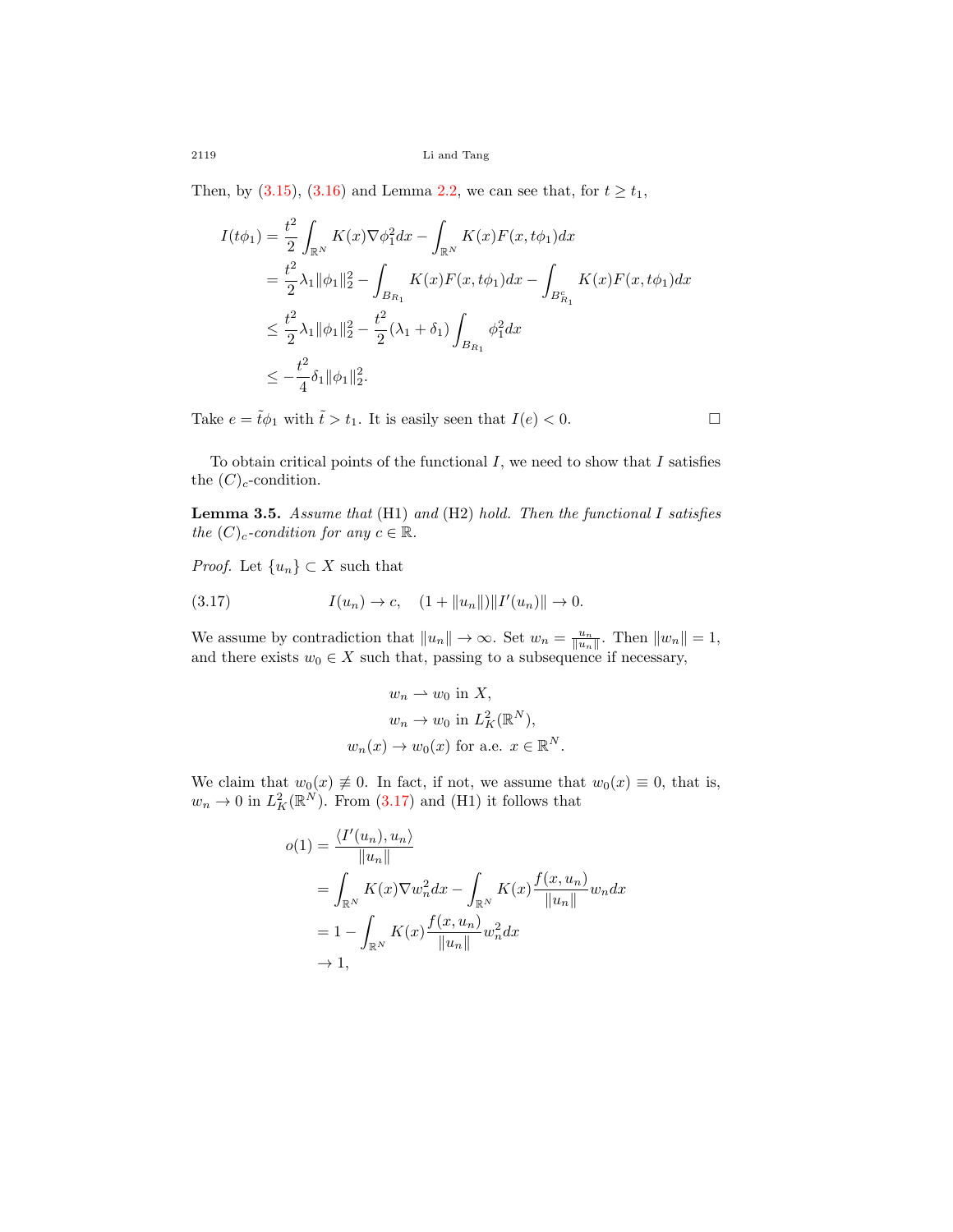which is a contradiction. Taking  $w_n^-(x) = \max\{-w_n(x), 0\}$  as test function, using  $(3.17)$  again we get

$$
o(1) = \frac{\langle I'(u_n), w_n^{-} \rangle}{\|u_n\|}
$$
  
= 
$$
\int_{\mathbb{R}^N} K(x) \nabla (w_n^{-})^2 dx + \int_{\mathbb{R}^N} K(x) \frac{f(x, u_n)}{\|u_n\|} w_n^{-} dx
$$
  
= 
$$
\|w_n^{-}\|^2 + \int_{\mathbb{R}^N} K(x) \frac{f(x, u_n)}{\|u_n\|} (w_n^{-})^2 dx.
$$

From (H1) it follows that  $w_n^{-}(x) = o(1)$ . Then we have  $w_0^{-}(x) = 0$  for a.e.  $x \in \mathbb{R}^N$  and thus  $w_0(x) \ge 0$  and  $w_0(x) \neq 0$ .

Define

$$
\Omega_1 = \{x \in \mathbb{R}^N : w_0(x) = 0\}, \quad \Omega_2 = \{x \in \mathbb{R}^N : w_0(x) > 0\}.
$$

If  $x \in \Omega_1$ , using (H1), (H2), there exists  $C_1 > 0$  such that

(3.18) 
$$
0 \le \frac{f(x,t)}{t} \le C_1, \quad \forall x \in \mathbb{R}^N, \forall t \in \mathbb{R},
$$

which implies that

<span id="page-10-0"></span>
$$
\frac{|f(x, u_n(x))|}{\|u_n\|} = \left| \frac{f(x, u_n(x))}{u_n(x)} w_n(x) \right| \le C_1 |w_n(x)| \to 0 \text{ for a.e. } x \in \Omega_1.
$$

Then we have

(3.19) 
$$
\frac{f(x, u_n(x))}{\|u_n\|} \to 0 = (\lambda_1 + \delta_1)w_0(x) \text{ for a.e. } x \in \Omega_1,
$$

where  $\delta_1$  is taken as in [\(3.15](#page-8-0)). If  $x \in \Omega_2$ , then  $u_n(x) = w_n(x) ||u_n|| \to +\infty$ . Using (H2) we get

<span id="page-10-1"></span>(3.20)

$$
\liminf_{n \to +\infty} \frac{f(x, u_n(x))}{\|u_n\|} = \liminf_{n \to \infty} \frac{f(x, u_n(x))}{u_n(x)} w_n(x) \ge (\lambda_1 + \delta_1) w_0(x)
$$
 for a.e.  $x \in \Omega_2$ .

In view of  $w_n \rightharpoonup w_0$  in *X*, it follows that  $\int_{\mathbb{R}^N} w_n \phi_1 dx \rightharpoonup \int_{\mathbb{R}^N} w_0 \phi_1 dx$ . By  $(3.17)$  $(3.17)$  and Lemma [2.2,](#page-4-2) we have

$$
o(1) = \frac{\langle I'(u_n), \phi_1 \rangle}{\|u_n\|}
$$
  
= 
$$
\int_{\mathbb{R}^N} K(x) \nabla w_n \cdot \nabla \phi_1 dx - \int_{\mathbb{R}^N} K(x) \frac{f(x, u_n)}{\|u_n\|} \phi_1 dx
$$
  
= 
$$
\lambda_1 \int_{\mathbb{R}^N} w_n \phi_1 dx - \int_{\mathbb{R}^N} K(x) \frac{f(x, u_n)}{u_n} w_n \phi_1 dx.
$$

Then, from [\(3.19](#page-10-0)),([3.20\)](#page-10-1) and Fatou's lemma, it follows that

$$
\lambda_1 \int_{\mathbb{R}^N} w_0 \phi_1 dx \geq (\lambda_1 + \delta_1) \int_{\mathbb{R}^N} w_0 \phi_1 dx.
$$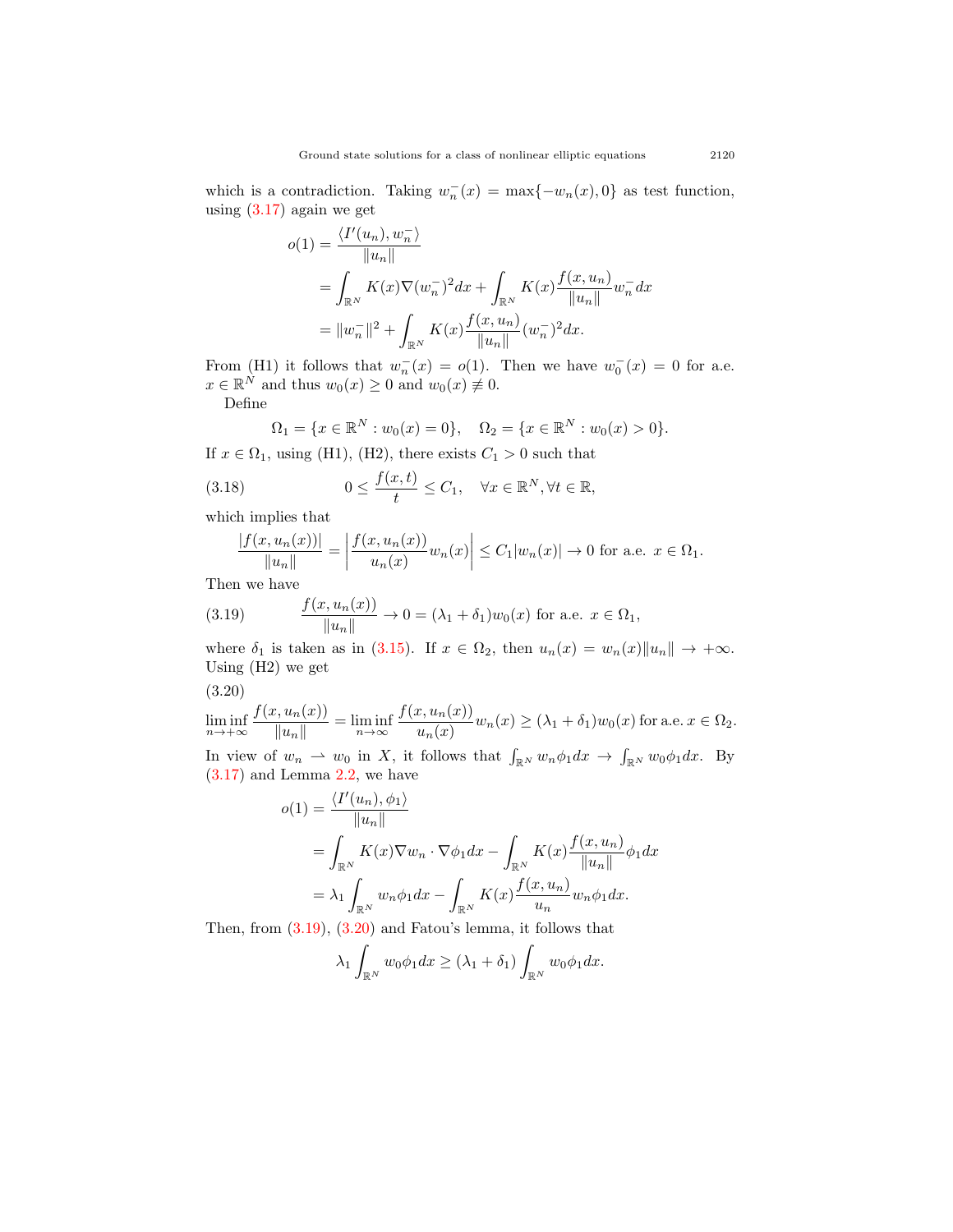Since,  $\phi_1(x) > 0$  and  $w_0 \geq 0$ ,  $w_0 \neq 0$ , it follows that  $\int_{\mathbb{R}^N} w_0 \phi_1 dx > 0$ . Thus  $\lambda_1 \geq \lambda_1 + \delta_1$ , a contradiction. This shows that  $\{u_n\}$  is bounded in *X*. Thus there exists  $u_0 \in X$  such that, passing to a subsequence if necessary,

$$
u_n \rightharpoonup u_0 \text{ in } X,
$$
  
\n
$$
u_n \to u_0 \text{ in } L_K^2(\mathbb{R}^N),
$$
  
\n
$$
u_n(x) \to u_0(x) \text{ for a.e. } x \in \mathbb{R}^N.
$$

Together with (H1), (H2), it is not difficult to obtain that

$$
\int_{\mathbb{R}^N} K(x)f(x,u_n)(u_n-u_0)dx = o(1).
$$

Noting that  $\langle I'(u_n), u_n - u_0 \rangle \to 0$ , it follows that

$$
||u_n - u_0||^2 = \int_{\mathbb{R}^N} K(x)f(x, u_n)(u_n - u_0)dx + o(1) = o(1),
$$

which implies that  $u_n \to u_0$  in *X*. This completes the proof. □

*Proof of Theorem* [1.3](#page-3-1). Set  $\mathcal{M} = \{u \in X \setminus \{0\} : I'(u) = 0\}$ . By Lemmas [3.5](#page-9-1), [3.4](#page-8-2) and Theorem [2.3,](#page-4-3) it is easy to obtain a nontrivial critical point  $u_0$  of  $I$ , which implies that  $\mathcal{M} \neq \emptyset$ . We claim that

$$
\eta = \inf\{u \in X \setminus \{0\} : u \in \mathcal{M}\} > 0.
$$

Assume by contradiction that there is a sequence  $u_n \subset X \setminus \{0\}$  with  $||u_n|| \to 0$ such that  $I'(u_n) = 0$ , which implies that  $||u_n||^2 = \int_{\mathbb{R}^N} K(x)f(x, u_n)u_n dx$ . As shown in Lemma [3.4](#page-8-2), there exists  $C_1 > 0$  such that

$$
||u_n||^2 \leq \frac{\lambda_1 - \delta_0}{\lambda_1} ||u_n||^2 + C_1 ||u_n||^{2^*}.
$$

Then we can obtain a contradiction and thus the claim is right.

Now we shall show that *I* is bounded from below on *M*. Indeed, if not, there existsa sequence  $\{u_n\} \subset \mathcal{M}$  such that  $I(u_n) < -n$ ,  $\forall n \in \mathbb{N}$ . Using ([3.14\)](#page-8-3), we can get that  $I(u) \ge \frac{\delta_0}{2\lambda_1} ||u||^2 - C_2 ||u||^{2^*}$  for some  $C_2 > 0$ , which implies that  $||u_n||$  →  $+\infty$ . Note that  $(1 + ||u_n||)$   $||I'(u_n)||$  = 0 for all  $u_n \in \mathcal{M}$ . As in the proof of Lemma [3.5](#page-9-1), we can obtain that  $\{u_n\}$  is bounded in *X*, which is a contradiction. Thus *I* is bounded from below on *M*. Define

$$
c_{min} = \inf\{I(u) : u \in \mathcal{M}\}.
$$

Clearly,  $c_{min} \leq I(u_0)$ . Let  $\{u_n\} \subset \mathcal{M}$  be a minimizing sequence for  $c_{min}$ , i.e.,  $I(u_n) \to c_{min}$  and  $I'(u_n) = 0$ . Then  $\{u_n\}$  is a  $(C)_{c_{min}}$  sequence. Together with Lemmas [3.5,](#page-9-1)  $\{u_n\}$  is bounded in  $X$  and it has a convergence subsequence, still denoted by  $\{u_n\}$ , such that  $u_n \to \hat{u}$  in *X*. Thus,  $\hat{u}$  in *X* is a nontrivial critical point of *I* with  $I(\hat{u}) = c_{min} > 0$  and hence  $\hat{u}$  is a ground state solution of  $(P)$  $(P)$  $(P)$ .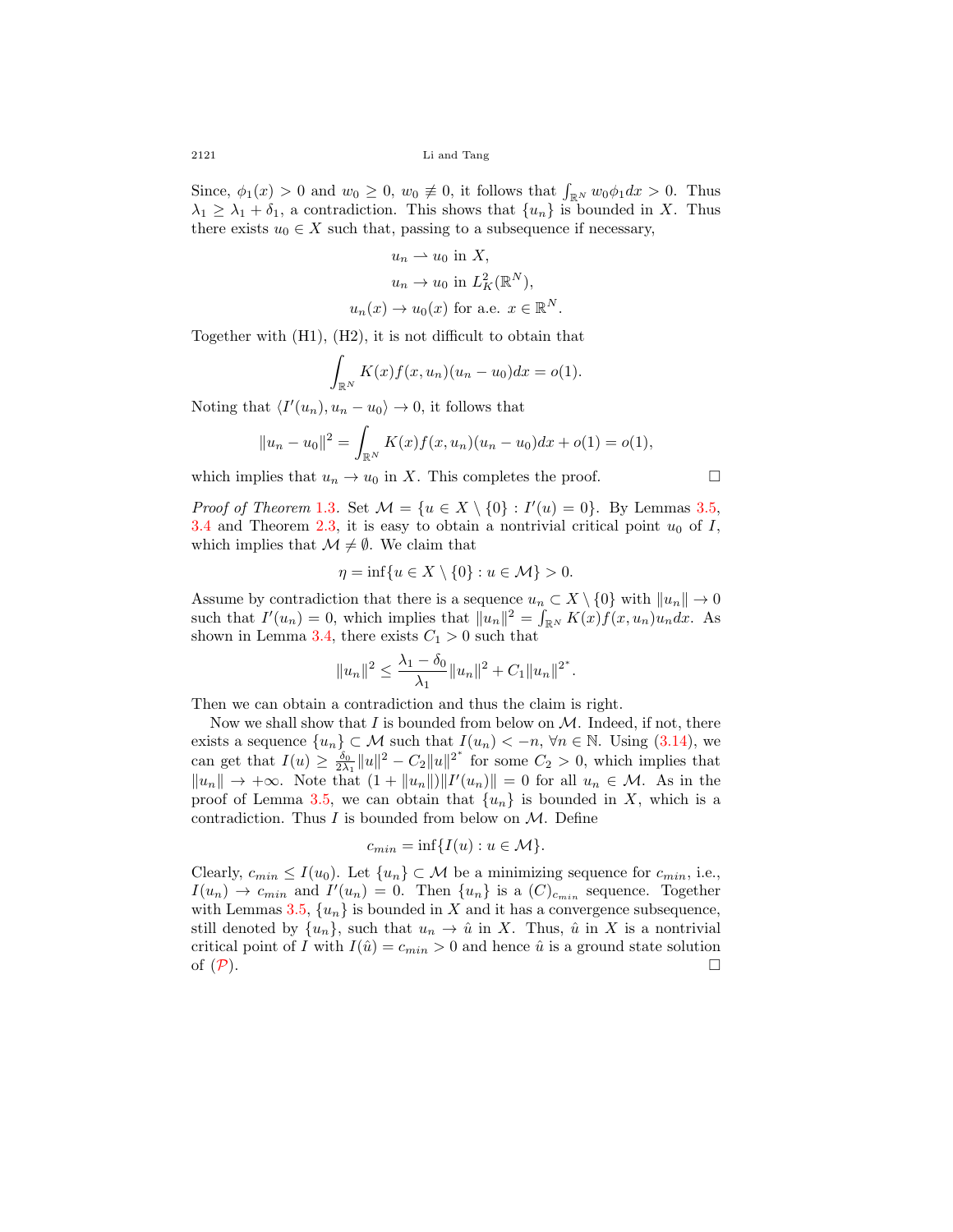#### **Acknowledgements**

This work is supported by National Natural Science Foundation of China (No. 11471267) and Research Fund of Chongqing Technology and Business University (No. 2015-56-09).

#### **REFERENCES**

- <span id="page-12-5"></span>[1] A. Ambrosetti and A. Malchiodi, Nonlinear Analysis and Semilinear Elliptic Problems, Cambridge Univ. Press, Cambridge, 2007.
- [2] A. Ambrosetti and P.H. Rabinowitz, Dual variational methods in critical point theory and applications, *J. Funct. Anal.* **14** (1973) 349–381.
- [3] M. Badiale and E. Serra, Semilinear Eliptic Equations for Beginners, Existence Results via the Variational Approach, Universitext, Springer, London, 2011.
- [4] T. Bartsch and Z.Q. Wang, Existence and multiplicity results for some superlinear elliptic problems on *R<sup>N</sup>* , *Comm. Partial Differential Equations* **20** (1995), no. 9-10, 1725– 1741.
- [5] K.J. Brown, The Nehari manifold for a semilinear elliptic equation involving a sublinear term, *Calc. Var. Partial Differential Equations* **22** (2005), no. 4, 483–494.
- [6] K.J. Brown and Y. Zhang, The Nehari manifold for a semilinear elliptic equation with a sign-changing weight function, *J. Differential Equations* **193** (2003), no. 2, 481–499.
- <span id="page-12-1"></span>[7] F. Catrina, M. Furtado and M. Montenegro, Positive solutions for nonlinear elliptic equations with fast increasing weights, *Proc. Roy. Soc. Edinburgh Sect. A* **137** (2007), no. 6, 1157–1178.
- [8] J. Chabrowski, Concentration-compactness principle at infinity and semilinear elliptic equations involving critical and subcritical Sobolev exponents, *Calc. Var. Partial Differential Equations* **3** (1995), no. 4, 493–512.
- [9] J. Chabrowski, Weak Convergence Methods for Semilinear Elliptic Equations, World Scientific Publ. River Edge, 1999.
- [10] J. Chabrowski and D.G. Costa, On existence of positive solutions for a class of Caffarelli-Kohn-Nirenberg type equations, *Colloq. Math.* **120** (2010), no. 1, 43–62.
- [11] J. Chabrowski and D.G. Costa, On a class of Schrödinger-type equations with indefinite weight functions, *Comm. Partial Differential Equations*, **33** (2008), no. 7-9, 1368–1394.
- [12] C.Y. Chen, Y.C. Kuo and T.F. Wu, The Nehari manifold for a Kirchhoff type problem involving sign-changing weight functions, *J. Differential Equations* **250** (2011), no. 4, 1876–1908.
- [13] V. Coti Zelati and P.H. Rabinowitz, Homoclinic type solutions for a semilinear elliptic PDE on *Rn*, *Comm. Pure Appl. Math.* **45** (1992), no. 10, 1217–1269.
- [14] P. Dr´abek and I.S. Pohozaev, Positive solutions for the *p*-Laplacian: application of the fibering method, *Proc. Roy. Soc. Edinburgh Sect. A* **127** (1997), no. 4, 703–726.
- [15] I. Ekeland, On the variational principle, *J. Math. Anal. Appl.* **47** (1974) 324–353.
- <span id="page-12-4"></span>[16] I. Ekeland, Convexity Methods in Hamiltonian Mechanics, Springer-Verlag, Berlin, 1990.
- <span id="page-12-0"></span>[17] M. Escobedo and O. Kavian, Variational problems related to self-similar solutions of the heat equation, *Nonlinear Anal.* **11** (1987), no. 10, 1103–1133.
- <span id="page-12-2"></span>[18] M.F. Furtado, O. Myiagaki and J.P.P. da Silva, On a class of nonlinear elliptic equations with fast increasing weight and critical growth, *J. Differential Equations* **249** (2010), no. 5, 1035–1055.
- <span id="page-12-3"></span>[19] M.F. Furtado, O. Myiagaki, J.P.P. da Silva and B. Uberlandio, A Trudinger-Moser inequality in a weighted Sobolev space and applications, *Math. Nachr.* **287** (2014), no. 11-12, 1255–1273.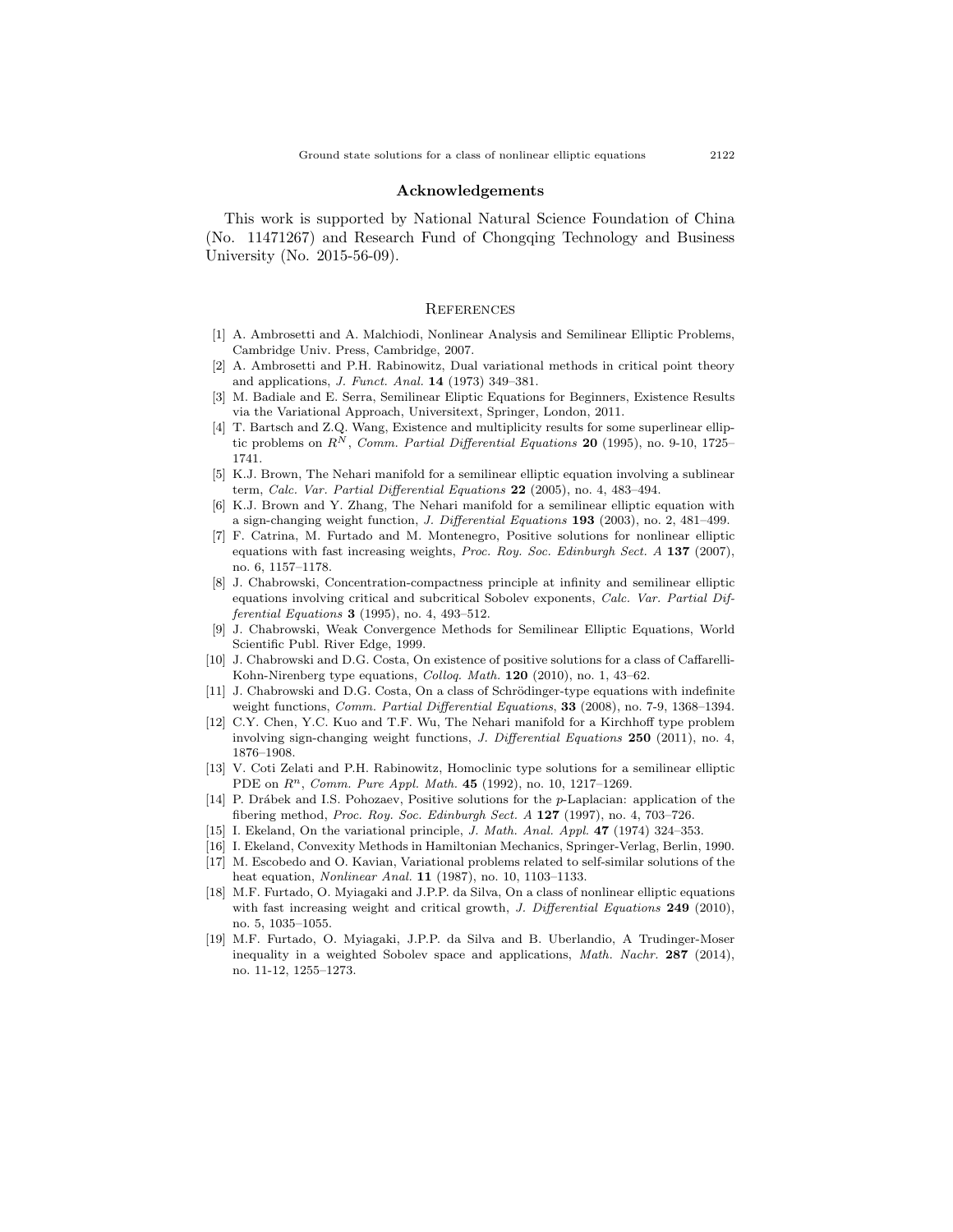- <span id="page-13-3"></span>[20] M.F. Furtado, O. Myiagaki and J.P.P. da Silva, Two solutions for an elliptic equation with fast increasing weight and concave–convex nonlinearities, *J. Math. Anal. Appl.* **416** (2014), no. 2, 698–709.
- <span id="page-13-0"></span>[21] M.F. Furtado, J.P.P. da Silva and M.S. Xavier, Multiplicity of self-similar solutions for a critical equation, *J. Differential Equations* **254** (2013), no. 7, 2732–2743.
- [22] A. Haraux and F.B. Weissler, Nonuniqueness for a semilinear initial value problem, *Indiana Univ. Math. J.* **31** (1982), no. 2, 167–189.
- <span id="page-13-4"></span>[23] L. Jeanjean, On the existence of bounded Palais-Smale sequences and application to a Landesman-Lazer-type problem set on *R<sup>N</sup>* , *Proc. Roy. Soc. Edinburgh Sect. A* **129** (1999), no. 4, 787–809.
- <span id="page-13-5"></span>[24] L. Jeanjean and K. Tanaka, A positive solution for an asymptotically linear elliptic problem on *R<sup>N</sup>* autonomous at infinity, *ESAIM Control Optim. Calc. Var.* **7** (2002) 597–614.
- [25] L. Jeanjean and K. Tanaka, Singularly perturbed elliptic problems with superlinear or asymptotically linear nonlinearities, *Calc. Var. Partial Differential Equations* **21** (2004), no. 3, 287–318.
- [26] W. Kryszewski and A. Szulkin, Generalized linking theorem with an application to a semilinear Schrödinger equation, *Adv. Differential Equations* **3** (1998), no. 3, 441–472.
- [27] P.L. Lions, The concentration-compactness principle in the calculus of variations, The limit case. I, *Rev. Mat. Iberoamericana* **1** (1985), no. 1, 145–201.
- [28] P.L. Lions, The concentration-compactness principle in the calculus of variations. The limit case. II, *Rev. Mat. Iberoamericana* **1** (1985), no. 2, 45–121.
- [29] T.F. Ma, M. Ramos and L. Sanchez, Multiple solutions for a class of nonlinear boundary value problems near resonance: a variational approach, in: Proceedings of the Second World Congress of Nonlinear Analysts, Part 6 (Athens, 1996), *Nonlinear Anal.* **30** (1997), no. 6, 3301–3311.
- [30] J. Mawhin, K. Schmitt, Nonlinear eigenvalue problems with the parameter near resonance, *Ann. Polon. Math.* **51** (1990) 241–248.
- [31] Y. Naito, A variational approach to self-similar solutions for semilinear heat equations, in: EQUADIFF 2003, pp. 555–557, World Scientific Publ, Hackensack, NJ, 2005.
- [32] Y. Naito, Self-similar solutions for a semilinear heat equation with critical Sobolev exponent, *Indiana Univ. Math. J.* **57** (2008), no. 3, 1283–1315.
- [33] Z. Nehari, On a class of nonlinear second-order differential equations, *Trans. Amer. Math. Soc.* **95** (1960) 101–123.
- <span id="page-13-1"></span>[34] H. Ohya, Exponentially decaying solutions of quasilinear elliptic equations in *R<sup>N</sup>* , *Adv. Math. Sci. Appl.* **13** (2003), no. 1, 287–299.
- <span id="page-13-2"></span>[35] H. Ohya, Existence results for some quasilinear elliptic equations involving critical Sobolev exponents, *Adv. Differential Equations* **9** (2004), no. 11-12, 1339–1368.
- [36] P.H. Rabinowitz, On a class of nonlinear Schrödinger equations, *Z. Angew. Math. Phys.* **43** (1992), no. 2, 270–291.
- [37] M. Ramos and L. Sanchez, A variational approach to multiplicity in elliptic problems near resonance, *Proc. Roy. Soc. Edinburgh Sect. A* **127** (1997), no. 2, 385–394.
- <span id="page-13-6"></span>[38] M. Schechter, A variation of the mountain pass lemma and applications, *J. Lond. Math. Soc. (2)* **44** (1991), no. 3, 491–502.
- [39] G. Tarantello, On nonhomogeneous elliptic equations involving critical Sobolev exponent, *Ann. Inst. H. Poincaré Anal. Non Linéaire* **9** (1992), no. 3, 281-304.
- [40] T.F. Wu, Multiple positive solutions for a class of concave-convex elliptic problems in *R<sup>N</sup>* involving sign-changing weight, *J. Funct. Anal.* **258** (2010), no. 1, 99–131.
- [41] T.F. Wu, Three positive solutions for Dirichlet problems involving critical Sobolev exponent and sign-changing weight, *J. Differential Equations* **249** (2010), no. 7, 1549–1578.1